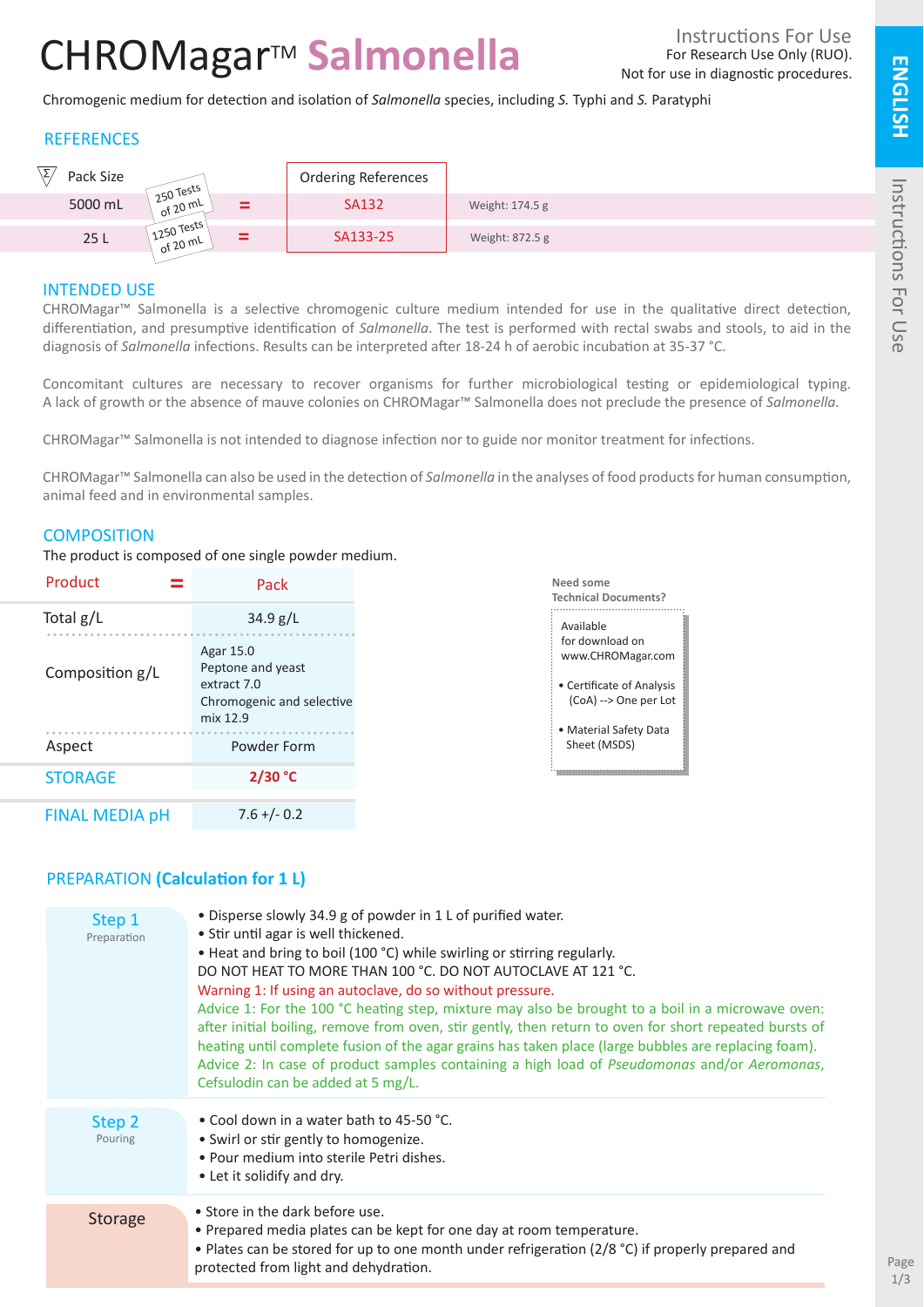## CHROMagar<sup>™</sup> Salmonella

#### SPECIMEN COLLECTION AND HANDLING

CHROMagarTM Salmonella can be used with the following specimens: rectal swabs and stools.

This medium can be also used in the detection of *Salmonella* in the analyses of food products for human consumption, animal feed and in environmental samples.

Use of transport devices approved for collection of such specimens is recommended.

#### MATERIAL REQUIRED BUT NOT PROVIDED

Standard microbiological laboratory material for culture media preparation, control, streaking, incubation and waste disposal.

#### **INOCULATION**

Related samples can be processed by direct streaking on the plate, as well as prior appropriate enrichment step.

• If the agar plate has been refrigerated, allow to warm to room temperature before inoculation.

• Streak sample onto plate

• Incubate at 35-37 °C for 18-24 h in aerobic conditions.

#### INTERPRETATION

| <b>Microorganism</b>                 | <b>Typical colony appearance</b> |
|--------------------------------------|----------------------------------|
| <i>Salmonella</i> including S. Typhi | $\rightarrow$<br>mauve           |
| E. coli, coliforms etc.              | $\rightarrow$ blue               |
| Some <i>Proteus</i> , etc.           | $\rightarrow$ colourless         |
| Gram positive bacteria               | $\rightarrow$ inhibited          |
| Pseudomonas, Aeromonas               | $\rightarrow$ mostly inhibited   |

#### **Typical** colony appearance



The pictures shown are not contractual.

#### **PERFORMANCE**

|             | Analytical data          | Clinical data            |                                    |
|-------------|--------------------------|--------------------------|------------------------------------|
|             | CHROMagar™<br>Salmonella | CHROMagar™<br>Salmonella | Reference medium<br>(Hektoen Agar) |
| Sensitivity | $(81%)$ and<br>93%       | $95%$ **                 | 80 %                               |
| Specificity | $100 \%$ *               | $88.9%$ **               | 78.5%                              |

\* In-house data obtained after a 24-48 h incubation at 37 °C in aerobic conditions. Sensitivity % in parenthesis includes lactose positive *Salmonella* species growing in blue. 2012.

\*\* Data obtained after a 18-24 h incubation at 37 °C in aerobic conditions with 508 stool samples analyzed in the study "Comparison of CHROMagar™ Salmonella medium and Hektoen Enteric Agar for isolation of Salmonellae from stool samples". Gaillot *et al*., 1998. *J. Clin. Microbiol.*

#### LIMITATIONS AND COMPLEMENTARY TESTS

• *Pseudomonas* may have similar mauve colony aspect and can be eliminated by an oxydase test.

• Many *Salmonella* Typhi can be detected after 24-48 h incubation as mauve variable size colonies.

• Lactose plus *Salmonella* would grow in metallic blue.

• Final identification must be done by biochemistry and serology (e.g. Latex agglutination test from Microgen), and can be performed directly from the plates on suspected colonies.

#### QUALITY CONTROL

Please perform Quality Control according to the use of the medium and the local QC regulations and norms.

Good preparation of the medium can be tested, isolating the following ATCC strains:

| Microorganism                          | <b>Typical colony appearance</b>   |
|----------------------------------------|------------------------------------|
| S. enteritidis ATCC <sup>®</sup> 13076 | $\rightarrow$ mauve                |
| S. typhimurium ATCC <sup>®</sup> 13311 | $\rightarrow$ mauve                |
| E. coli ATCC <sup>®</sup> 25922        | $\rightarrow$ metallic blue, small |
| C. freundii ATCC <sup>®</sup> 8090     | $\rightarrow$ metallic blue        |
| S. aureus $ATCC^{\circ}$ 25923         | $\rightarrow$ inhibited            |

#### WARNINGS AND PRECAUTIONS

• For Research Use Only (RUO). Not for use in diagnostic procedures.

• This laboratory product should be used only by trained personnel (healthcare professional, etc). Wear appropriate protective clothing, gloves and eye/face protection and handle appropriately with procedures and good laboratory practices.

• Use of the medium may be difficult for people who have problems recognising colours.

• For a good microbial detection, collection and transport of specimen should be well handled and adapted to the particular specimen according to good laboratory practices.

• Culture media should not be used as manufacturing material or components.

- Do not ingest or inhale the product.
- Do not use the product after the expiry date.

• Do not use the product if it shows any evidence of contamination or any sign of deterioration.

• Do not use the product if the packaging is damaged.

• Any change or modification in the procedure may affect the results.

• Any change or modification of the required storage temperature may affect the performance of the product.

• Unappropriate storage may affect the shelf life of the product.

• Recap the bottles tightly after each preparation and keep them in a low humidity environment, protected from moisture and light.

• Reading and interpretation should be performed using isolated colonies.

• Some precipitate may be observed in the agar but these do not affect the performance of the product.

• Interpretation of the test results should be made taking into consideration colonial and microscopic morphology and if necessary, the results of any other tests performed.

**ENGLISH**